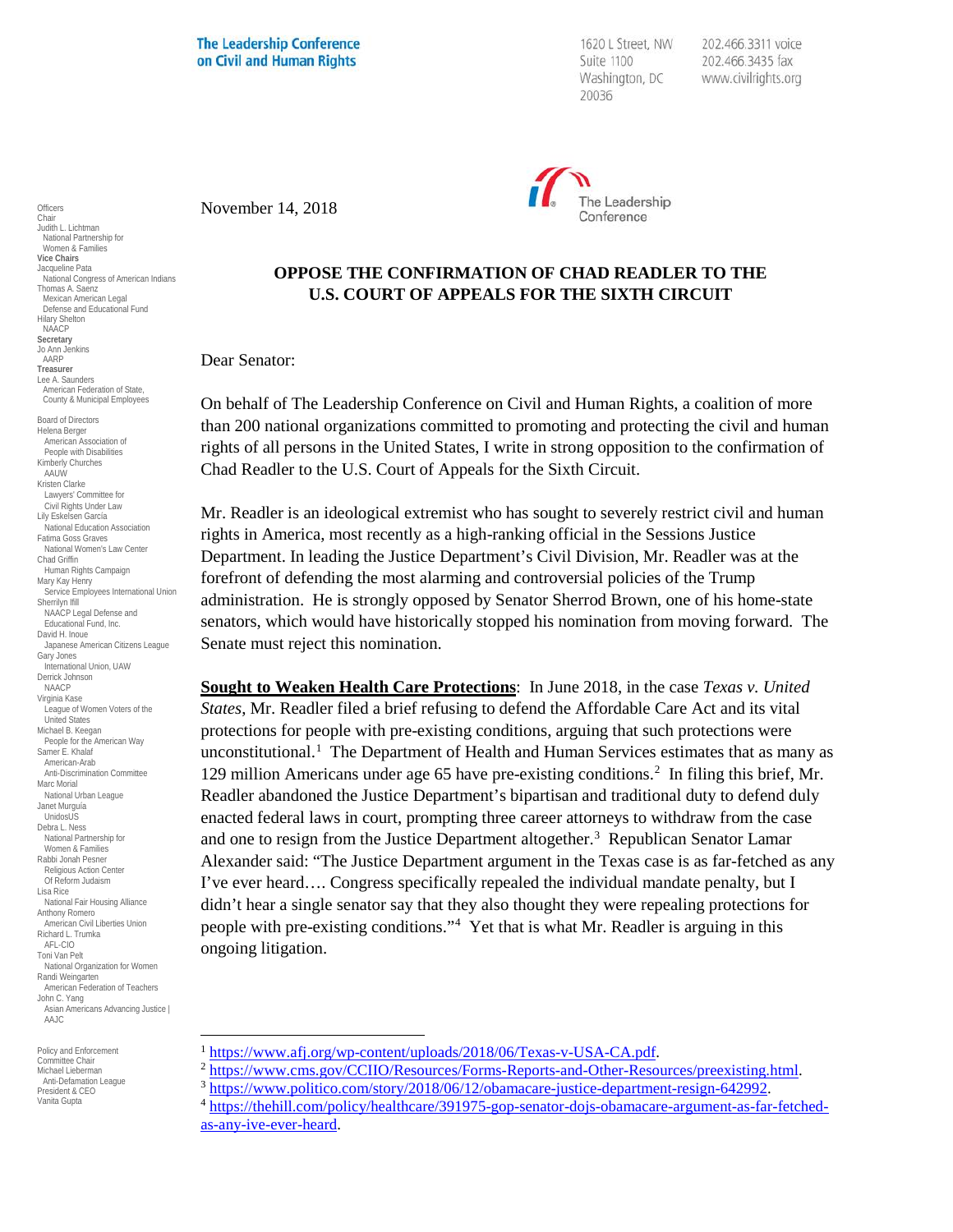November 14, 2018 Page 2 of 7



**Advocated for Harmful Citizenship Question on 2020 Census**: In multiple court cases this year, Mr. Readler has defended the Trump administration's disturbing decision to add a citizenship question to the 2020 Census, which would reverse 70 years of consistent census practice; undermine the integrity of the count and damage communities across the country, especially communities of color and immigrants; and violate the Census Bureau's constitutional and statutory duties to conduct a full enumeration of the U.S. population. Mr. Readler has written briefs arguing that adding the citizenship question was necessary to better enforce the Voting Rights Act and was added at the behest of the Justice Department. Both of these assertions are false. Mr. Readler's arguments were undermined by subsequently produced evidence showing that the decision to add the citizenship question was driven by nativist advocates Stephen Bannon and Kris Kobach who do not want to count noncitizens for congressional apportionment purposes[.5](#page-1-0) It was not based on Voting Rights Act enforcement needs or at the request of the Justice Department, as Mr. Readler has maintained in court filings.<sup>[6](#page-1-1)</sup> It is deeply troubling that Mr. Readler would advance such specious and pretextual claims, and that he would play such an integral part in President Trump's efforts to discriminate against immigrant and minority communities.

**Worked to Undermine Voting Rights**: Mr. Readler defended President Trump's voter suppression commission that was created in 2017 to investigate the president's bogus claim that millions of people voted illegally in the 2016 presidential election. Mr. Readler filed briefs defending the commission's widely repudiated efforts to collect sensitive and highly personal information including voter names, dates of birth, party affiliation, partial Social Security numbers, criminal history, and voting history.<sup>[7](#page-1-2)</sup> This massive invasion of privacy was part of the commission's ploy to provide cover for the president's wild and unfounded claims of mass voter fraud and to lay the foundation to purge eligible voters from the rolls. Fortunately, after much public outrage led by bipartisan secretaries of state and advocates, as well as litigation, President Trump disbanded the commission.

Before he defended national efforts to undermine the right to vote, Mr. Readler worked to restrict voting rights in Ohio. In *Northeast Ohio Coalition for the Homeless v. Husted*, Mr. Readler filed an amicus brief for the right-wing, Koch-funded Buckeye Institute in which he defended Ohio laws that (1) required county officials to reject the ballots of absentee and provisional voters whose identification did not perfectly match voting records, (2) reduced the number of post-election days for absentee and provisional voters to cure errors, and (3) limited the ways in which poll workers could help voters.<sup>8</sup> The district court struck down these discriminatory provisions and the Sixth Circuit partially affirmed that ruling.<sup>9</sup>

Mr. Readler also sought to undermine voting rights in Ohio by defending efforts to reduce early voting opportunities. Following the 2004 election in which many Ohio voters were forced to wait in line for up

<span id="page-1-0"></span> <sup>5</sup> [https://slate.com/news-and-politics/2018/10/ross-bannon-kobach-collaborated-on-census-citizenship](https://slate.com/news-and-politics/2018/10/ross-bannon-kobach-collaborated-on-census-citizenship-question.html)[question.html.](https://slate.com/news-and-politics/2018/10/ross-bannon-kobach-collaborated-on-census-citizenship-question.html)

<span id="page-1-1"></span><sup>6</sup> [https://www.brennancenter.org/sites/default/files/legal-work/New-York-et-](https://www.brennancenter.org/sites/default/files/legal-work/New-York-et-al_v_Department_of_Commerce_Memorandum-of-Law-in-Support-of-Motion-to-Dismiss.pdf)

al v Department of Commerce Memorandum-of-Law-in-Support-of-Motion-to-Dismiss.pdf.

<span id="page-1-2"></span><sup>7</sup> [https://epic.org/privacy/litigation/voter/epic-v-commission/EPIC-v-Commission-amended-TRO-PI-](https://epic.org/privacy/litigation/voter/epic-v-commission/EPIC-v-Commission-amended-TRO-PI-Opposition.pdf)[Opposition.pdf.](https://epic.org/privacy/litigation/voter/epic-v-commission/EPIC-v-Commission-amended-TRO-PI-Opposition.pdf) 8 [https://www.afj.org/wp-content/uploads/2018/06/Northeast-Ohio-Coalition-for-the-Homeless-v.-Husted-837-F.3d-](https://www.afj.org/wp-content/uploads/2018/06/Northeast-Ohio-Coalition-for-the-Homeless-v.-Husted-837-F.3d-612.pdf)

<span id="page-1-3"></span>[<sup>612.</sup>pdf.](https://www.afj.org/wp-content/uploads/2018/06/Northeast-Ohio-Coalition-for-the-Homeless-v.-Husted-837-F.3d-612.pdf)

<span id="page-1-4"></span> $9$  *Id.*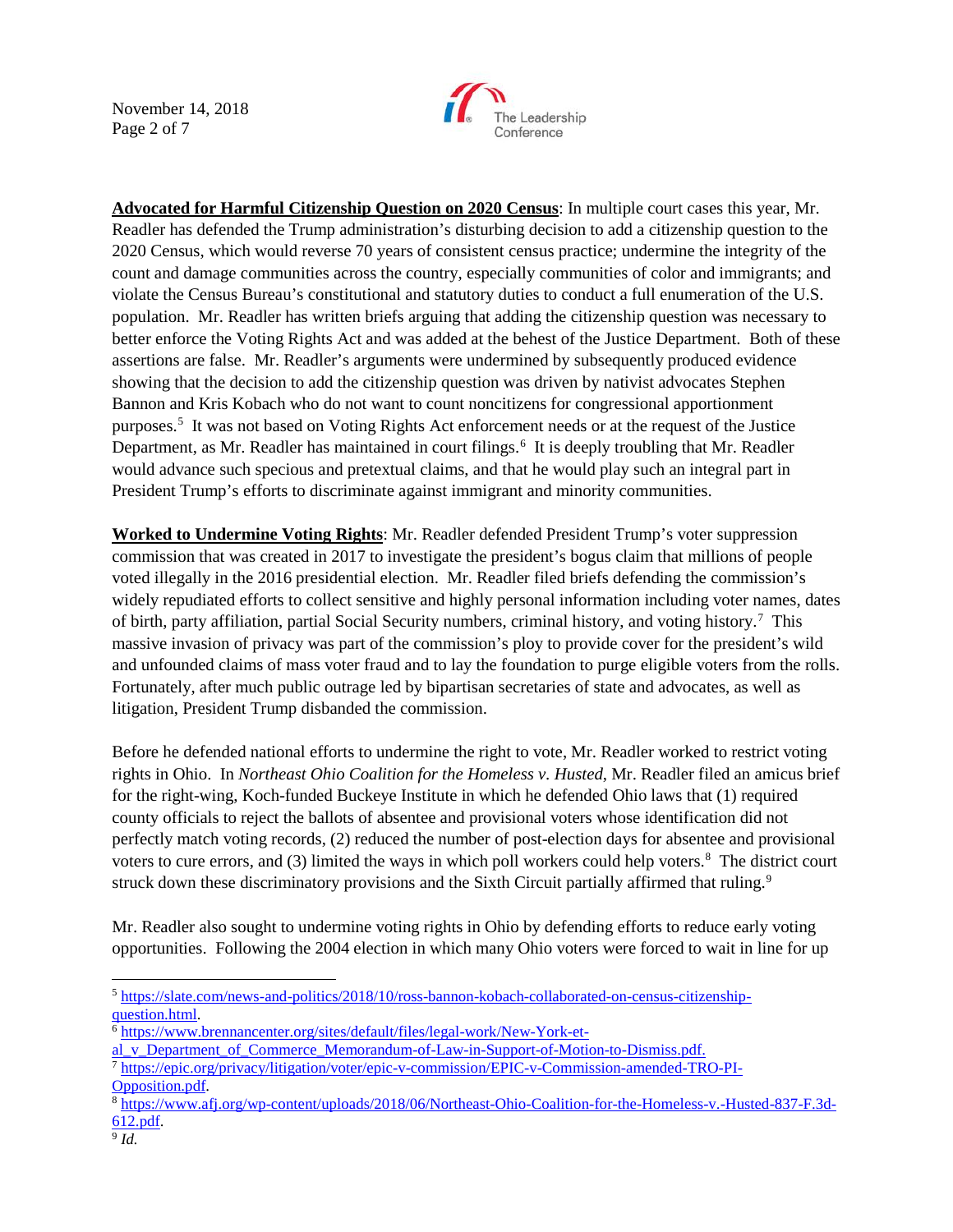November 14, 2018 Page 3 of 7



to 12 hours in order to vote, the state created a five-day "Golden Week" period in which voters could register and vote at the same time. In 2014, the state eliminated Golden Week voting, and a district judge concluded that the law's elimination had a disproportionate impact on voters of color in violation of the Constitution and Voting Rights Act. But Mr. Readler defended the elimination of Golden Week in court on behalf of the Buckeye Institute, asserting that the decision was fully legal.<sup>10</sup> Although the Sixth Circuit overturned the district court decision, Judge Stranch wrote a dissent and concluded that Ohio's elimination of Golden Week "imposed a disproportionate burden on African Americans" and "was linked to social and historical conditions of discrimination that diminish the ability of African Americans to participate in the political process."[11](#page-2-1)

In addition, Mr. Readler defended the Trump campaign in 2016 after it was sued in Ohio for intimidation and threats against voters.<sup>12</sup> Then-candidate Trump and his surrogates had made statements in the runup to the election encouraging Trump supporters to aggressively patrol polling places and engage in racial profiling. A district court issued a temporary restraining order against the Trump campaign to stop Trump supporters from engaging in voter intimidation on Election Day, but a conservative Sixth Circuit panel reversed the order.<sup>[13](#page-2-3)</sup>

**Defended Inhumane Anti-Immigration Policies**: Mr. Readler has been at the center of defending the most cruel and extreme anti-immigrant policies of the Trump administration. He defended in court the heartless separation of immigrant families at the U.S. border, <sup>[14](#page-2-4)</sup> a policy that tore apart thousands of families and was widely repudiated across the political spectrum. Mr. Readler has also defended the denial of access to basic, humane conditions for detained immigrants in federal facilities.[15](#page-2-5)

After courts struck down the Trump administration's family separation policy, Mr. Readler defended President Trump's executive order to detain immigrant families at the border indefinitely. He filed a brief asking a federal court to modify the 1997 Flores settlement agreement, which permits the federal government to detain immigrant children for no more than 20 days.[16](#page-2-6) Mr. Readler's request was rejected by a federal judge.<sup>[17](#page-2-7)</sup>

Mr. Readler has also defended the Trump administration's positions that both the Deferred Action for Childhood Arrivals ("DACA") program and Deferred Action for Parents of Americans and Lawful

<span id="page-2-0"></span><sup>&</sup>lt;sup>10</sup> https://www.buckeyeinstitute.org/library/doclib/Brief-of-The-Buckeye-Institute-and-the-Judicial-Education-<br>Project-as-Amici-Curiae.pdf.

<span id="page-2-2"></span><span id="page-2-1"></span>

<sup>&</sup>lt;sup>11</sup>[https://www.judicialwatch.org/wp-content/uploads/2016/08/Ohio-Democratic-Party-v.-Husted-opinion-3561.pdf.](https://www.judicialwatch.org/wp-content/uploads/2016/08/Ohio-Democratic-Party-v.-Husted-opinion-3561.pdf)<br><sup>12</sup>[https://www.afj.org/wp-content/uploads/2018/06/Ohio-Democratic-Party-v.-Ohio-Republican-Party-2016-U.S.-](https://www.afj.org/wp-content/uploads/2018/06/Ohio-Democratic-Party-v.-Ohio-Republican-Party-2016-U.S.-Dist.-LEXIS-153350.pdf)<br>Di

<span id="page-2-4"></span>

<span id="page-2-6"></span><span id="page-2-5"></span>

<span id="page-2-3"></span><sup>&</sup>lt;sup>13</sup> https://www.cnn.com/2016/11/04/politics/trump-clinton-voter-intimidation/index.html.<br><sup>14</sup> [https://www.afj.org/wp-content/uploads/2018/06/MS-L-v-US-ICA.pdf.](https://www.afj.org/wp-content/uploads/2018/06/MS-L-v-US-ICA.pdf)<br><sup>15</sup> https://www.clearinghouse.net/chDocs/public/IM-AZ-0021-

<span id="page-2-7"></span>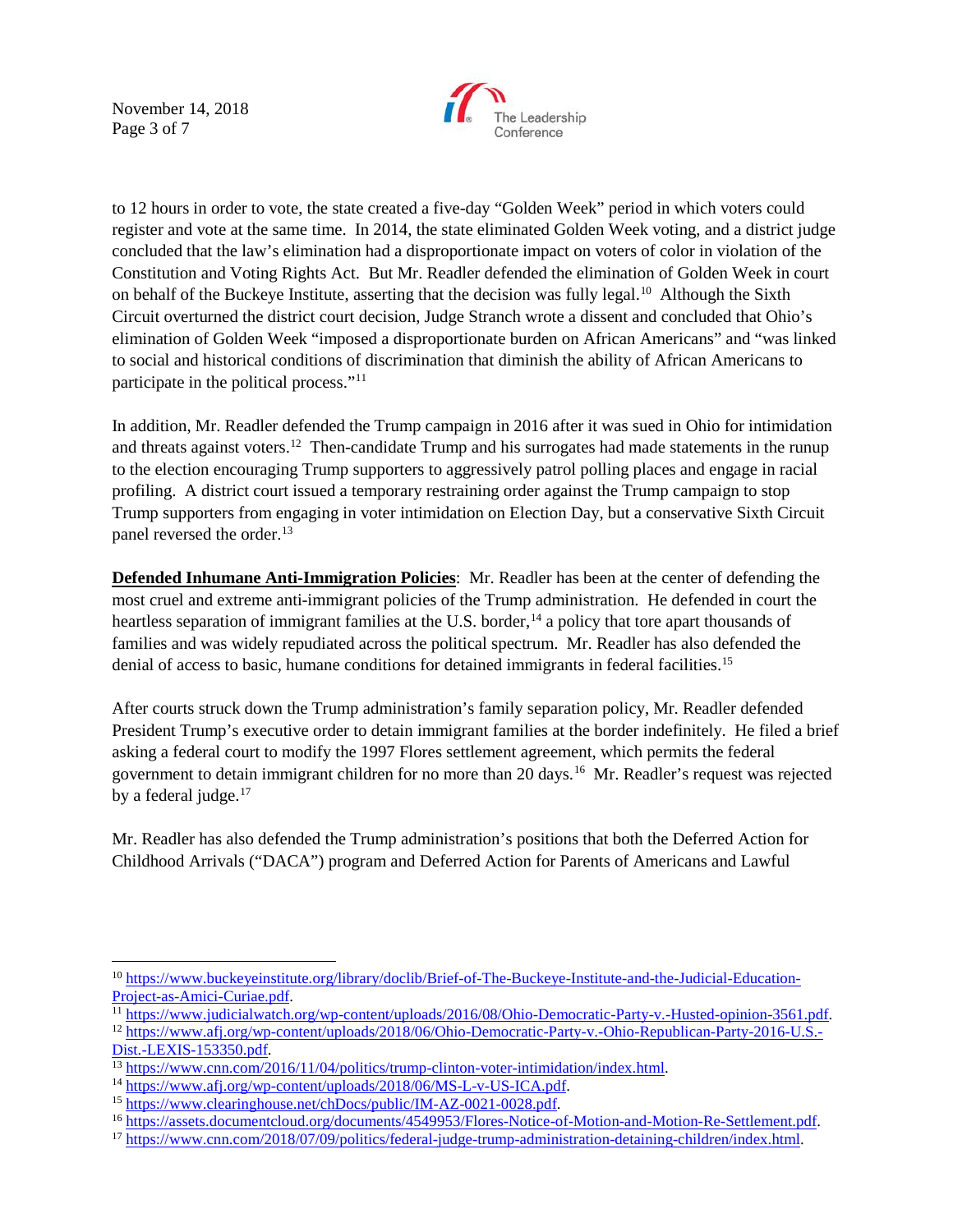November 14, 2018 Page 4 of 7



Permanent Residents ("DAPA") program are unlawful.<sup>18</sup> Ending DACA could result in the deportation of 700,000 Dreamers, who were brought to the United States as children. Litigation is ongoing.

Additionally, Mr. Readler has defended the Trump administration's executive order to cut federal funding for local governments that Trump labeled as "sanctuary cities."[19](#page-3-1) Multiple federal judges have blocked implementation of the executive order, concluding that it directed federal agencies to withhold funds that had been lawfully appropriated by Congress.

Finally, Mr. Readler defended the Trump administration's discriminatory ban on immigrants from Muslim-majority countries. In a brief filed with the Supreme Court, he argued that the Fourth Circuit opinion, which struck down the ban as unconstitutional in light of discriminatory, anti-Muslim comments from then-candidate Trump during the presidential campaign, "threatens to chill campaign speech and interfere with the President's conduct of foreign affairs." [20](#page-3-2) The Supreme Court upheld the Muslim ban in a controversial 5-4 decision.

**Defended Anti-LGBTQ Policies**: Mr. Readler has defended three of the Trump administration's most extreme and discriminatory anti-LGBTQ legal positions. First, he filed a brief in *Masterpiece Cakeshop v. Colorado Civil Rights Commission* in which he argued that a bakery owner should have a license to discriminate against a same-sex couple who tried to order a cake for their wedding.<sup>[21](#page-3-3)</sup> Second, he defended the Trump administration's discriminatory ban on transgender people serving in the military,<sup>[22](#page-3-4)</sup> which has been blocked by multiple federal courts. And third, in *Zarda v. Altitude Express*, Mr. Readler argued that Title VII should not cover discrimination based on sexual orientation.[23](#page-3-5) Mr. Readler's position in that case reversed the Justice Department's previous position and notably conflicted with the position taken by another federal agency – the Equal Employment Opportunity Commission. Mr. Readler's arguments were rejected by the Second Circuit.

Mr. Readler's anti-LGBTQ views go back decades. In 1998, he wrote a law review article, "Local Government Anti-Discrimination Laws: Do They Make a Difference?," in which he argued against antidiscrimination ordinances such as those that included sexual orientation discrimination bans. Mr. Readler wrote: "Local governments' adoption of anti-discrimination ordinances that protect characteristics not protected by the federal or state government raises serious questions about what is the most sound policy for eliminating discrimination…. The federal government, armed with the ability to enact uniform laws that are effectively enforced, should be left to decide what regulations are best applied to private employers."<sup>24</sup> It is troubling that Mr. Readler has pushed an anti-LGBTQ agenda for over two decades.

<span id="page-3-0"></span><sup>&</sup>lt;sup>18</sup> https://www.justice.gov/opa/case-<br>document/file/1070481/download?utm\_medium=email&utm\_source=govdelivery.

<span id="page-3-1"></span>

<span id="page-3-3"></span><span id="page-3-2"></span>

<sup>&</sup>lt;sup>19</sup> https://www.clearinghouse.net/chDocs/public/IM-PA-0015-0009.pdf.<br><sup>20</sup> [http://www.scotusblog.com/wp-content/uploads/2017/08/16-1436-ts.pdf.](http://www.scotusblog.com/wp-content/uploads/2017/08/16-1436-ts.pdf)<br><sup>21</sup> https://www.afj.org/wp-content/uploads/2018/06/Masterpiece-Cakeshop-v.-Co

<span id="page-3-4"></span>

<span id="page-3-6"></span><span id="page-3-5"></span>

 $\frac{\frac{22 \text{ https://www.afj.org/wp-control/uploads/2018/06/Doe-v.-Trump.pdf}}{\text{https://www.afj.org/wp-control/uploads/2018/06/Zarda-v.-Altitude-Express-Inc.,pdf.}}$   $\frac{\frac{23 \text{ https://www.afj.org/wp-control/uploads/2018/06/Zarda-v.-Altitude-Express-Inc.,pdf.}}{\text{https://www.afj.org/wp-control/uploads/2018/09/Local-Gov-Antidiscrim-Do-They-Make-Difference.pdf.}}$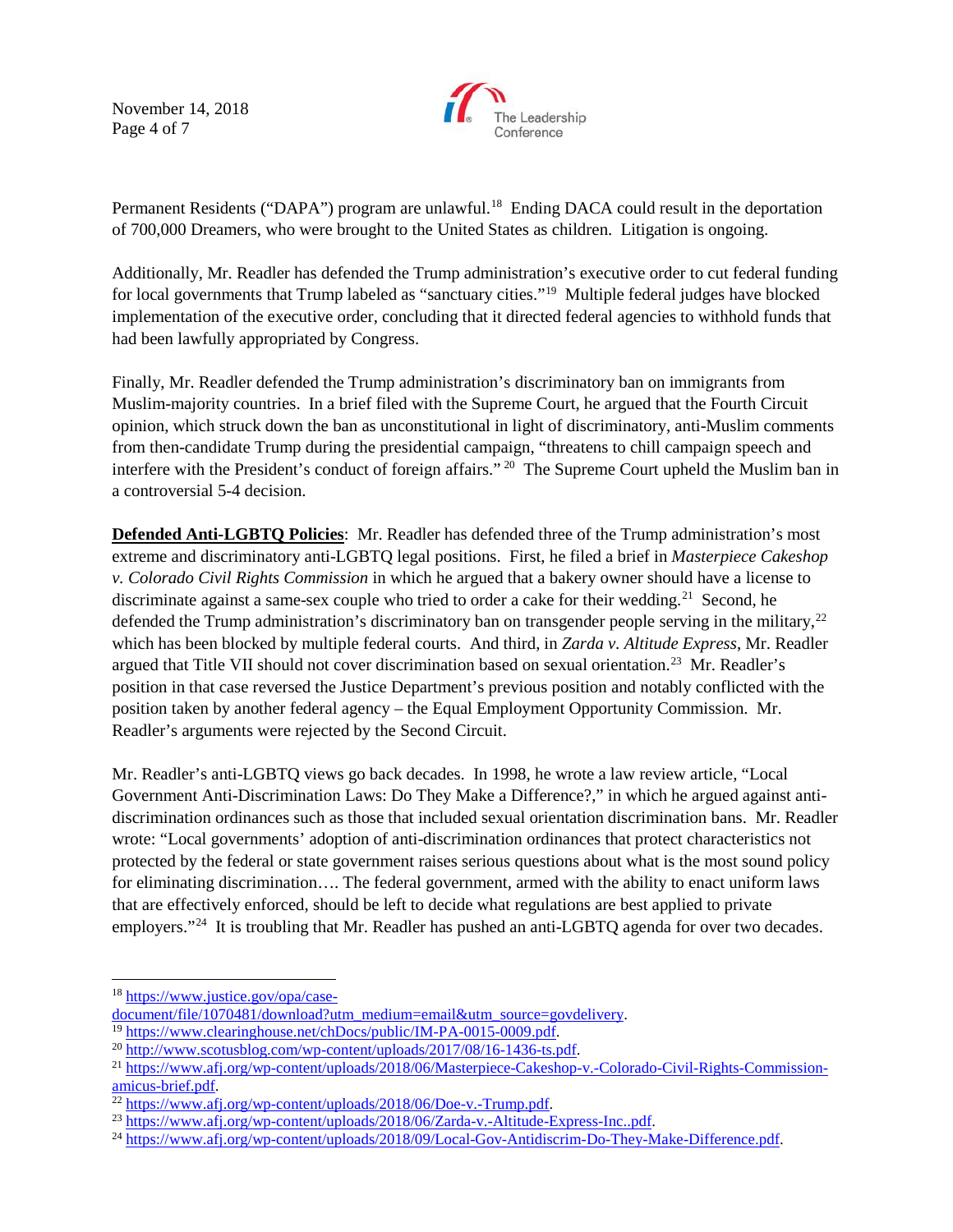November 14, 2018 Page 5 of 7



**Hostile to Reproductive Freedom**: In the case *Garza v. Hargan*, Mr. Readler defended the Trump administration's efforts to prevent Jane Doe, a 17-year-old immigrant woman, from obtaining an abortion because she was not a U.S. citizen.<sup>[25](#page-4-0)</sup> Mr. Readler's argument was embraced by then-D.C. Circuit Judge Brett Kavanaugh but was rejected by the full D.C. Circuit. A concurring opinion in the case noted that "today's decision rights a grave constitutional wrong by the government."[26](#page-4-1) And in *NIFLA v. Becerra*, Mr. Readler defended the Trump administration's position that a California law requiring anti-abortion fake health clinics to notify patients that the state offers abortion services constituted a First Amendment violation.[27](#page-4-2) The Supreme Court struck down the law earlier this year in a sharply divided 5-4 decision.

**Undermined Public Education**: Mr. Readler has worked for years to undermine Ohio's public education system and to limit educational benefits and protections for Ohio school children. Perhaps most troublingly, he supported the radical proposal of eliminating a 164-year-old clause in the Ohio constitution that requires the state legislature to "secure a thorough and efficient system of common schools throughout the state."<sup>[28](#page-4-3)</sup> This clause has been critical to providing an adequate system of public schools throughout the state. But in 2014, Mr. Readler proposed eliminating the clause because he believed it gave too much power to the courts in defining the adequacy of the school system. Ultimately, his controversial effort to change the state constitution was unsuccessful.<sup>[29](#page-4-4)</sup> Mr. Readler has also been a staunch proponent of Ohio's deeply flawed charter school system,<sup>[30](#page-4-5)</sup> and he has opposed common-sense accountability measures and defended the interests of for-profit charter school operators over the educational needs of vulnerable children.<sup>31</sup> More recently, Mr. Readler has defended ideological efforts by Education Secretary Betsy DeVos to set back the Obama administration's efforts to help college students receive debt relief.<sup>32</sup>

**Fought Against Consumer Protections**: Mr. Readler sought to dismantle the Consumer Financial Protection Bureau ("CFPB"), an independent agency created by Congress after the 2008 financial crisis to protect consumers from deceitful banks and lenders.<sup>[33](#page-4-8)</sup> He argued that the CFPB's structure – in which its director may only be removed by the president "for cause" – was unlawful. This position was embraced by then-D.C. Circuit Judge Brett Kavanaugh but rejected by the full D.C. Circuit in *PHH Corporation v. Consumer Financial Protection Bureau*. [34](#page-4-9)

When he was in private practice, Mr. Readler represented the tobacco company R.J. Reynolds in a challenge to a Buffalo, New York ordinance that prohibited tobacco ads from being placed within 1,000 feet of schools and day care centers. Mr. Readler argued that the ordinance violated the First

<span id="page-4-0"></span><sup>&</sup>lt;sup>25</sup> [https://www.afj.org/wp-content/uploads/2018/06/Hargan-v.-Garza.pdf.](https://www.afj.org/wp-content/uploads/2018/06/Hargan-v.-Garza.pdf)<br><sup>26</sup> 874 F.3d 735 (D.C. Cir. 2017) (en banc) (Millett, J., concurring).<br><sup>27</sup> https://www.afj.org/wp-content/uploads/2018/06/NIFLA-v.-Becerra.pdf.

<span id="page-4-1"></span>

<span id="page-4-2"></span>

<span id="page-4-4"></span>

<span id="page-4-5"></span>

<span id="page-4-7"></span><span id="page-4-6"></span>

<span id="page-4-3"></span><sup>&</sup>lt;sup>28</sup> [https://www.ohio.com/akron/pages/thorough-and-efficient-out-of-the-ohio-constitution.](https://www.ohio.com/akron/pages/thorough-and-efficient-out-of-the-ohio-constitution)<br>
<sup>29</sup> https://www.dispatch.com/content/stories/local/2015/03/12/school-systems-remain-thorough-and-efficient.html<br>
<sup>30</sup> https://afj

<span id="page-4-8"></span><sup>&</sup>lt;sup>33</sup>[https://assets.documentcloud.org/documents/3519662/3-17-17-US-Amicus-Brief-PHH.pdf.](https://assets.documentcloud.org/documents/3519662/3-17-17-US-Amicus-Brief-PHH.pdf) <sup>34</sup> 881 F.3d 75 (D.C. Cir. 2018) (en banc).

<span id="page-4-9"></span>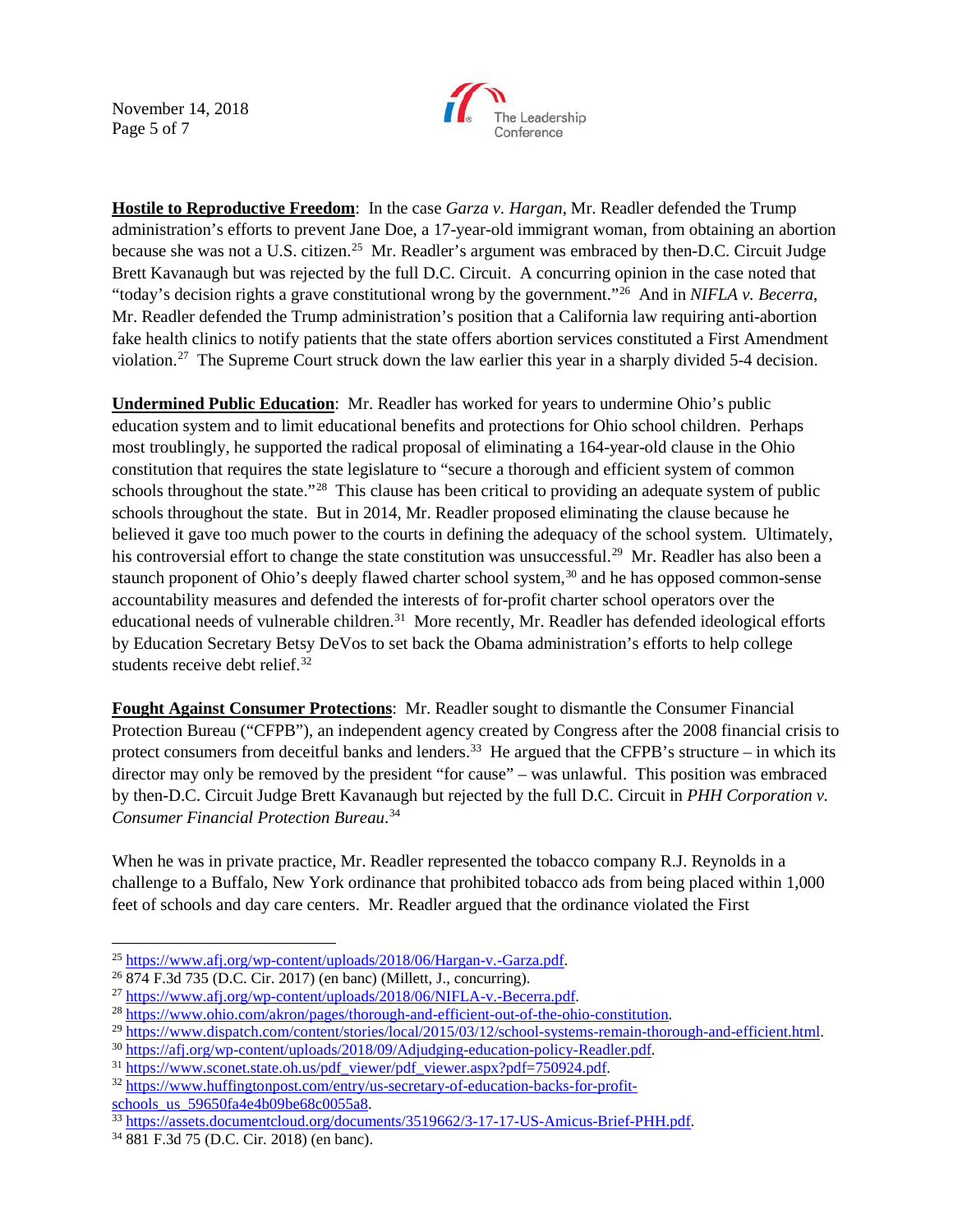November 14, 2018 Page 6 of 7



Amendment.<sup>35</sup> Due to his representation of R.J. Reynolds in this and other matters, several public health groups called on Mr. Readler to recuse himself in tobacco-related litigation when he joined the Justice Department.<sup>[36](#page-5-1)</sup> Mr. Readler refused to do so. He subsequently asked federal courts to delay implementing the Obama administration's FDA rule that imposed strict oversight over the use of e-cigarettes.<sup>[37](#page-5-2)</sup>

**Ideological Affiliations**: Mr. Readler was a member of the Federalist Society from 2001 to 2017, serving as the president of the Columbus, Ohio Federalist Society chapter in 2005 and 2006. This out-of-themainstream legal organization represents a sliver of America's legal profession – just four percent – yet more than 80 percent of President Trump's circuit court nominees, and a significant number of his district court nominees, have been Federalist Society members. Mr. Readler was also a longtime member of the right-wing Republican National Lawyers Association ("RNLA"), from 2004 to 2017. The RNLA opposed the Sonia Sotomayor and Elena Kagan nominations to the Supreme Court, supported voter suppression efforts such as photo ID laws, and waged an ideological attack on the Obama Justice Department's Civil Rights Division. Mr. Readler has been a longtime political operative and served as one of President Trump's lawyers in 2016 in pre- and post-election litigation. He also served as the Ohio co-chair of the Romney presidential campaign in 2012, and he has been a top fundraiser for conservative state judicial candidates. He has personally contributed over \$12,000 to Republican candidates.

**Lack of Home-State Senator Support**: Due to his extreme record, Mr. Readler is strongly opposed by a home-state senator, Sherrod Brown.<sup>38</sup> In light of this opposition, he should not be granted a committee hearing or vote. During the Obama presidency, Senate Judiciary Committee Chairman Chuck Grassley did not grant a hearing or vote to a single nominee unless they had support from both home-state senators. In 2015, Chairman Grassley pledged:

For nearly a century, the chairman of the Senate Judiciary Committee has brought nominees up for committee consideration only after both home-state senators have signed and returned what's known as a "blue slip." This tradition is designed to encourage outstanding nominees and consensus between the White House and home-state senators. Over the years, Judiciary Committee chairs of both parties have upheld a blue-slip process, including Sen. Patrick Leahy of Vermont, my immediate predecessor in chairing the committee, who steadfastly honored the tradition even as some in his own party called for its demise. I appreciate the value of the blue-slip process and also intend to honor it.<sup>[39](#page-5-4)</sup>

During the Trump presidency, Chairman Grassley has made the hypocritical decision to give a hearing to eight circuit court nominees who lacked the support of a home-state senator: David Stras, Michael Brennan, Ryan Bounds, David Porter, Eric Murphy, Chad Readler, Eric Miller, and Paul Matey. The

<span id="page-5-2"></span><span id="page-5-1"></span>

<span id="page-5-0"></span><sup>&</sup>lt;sup>35</sup> https://buffalonews.com/2005/09/03/r-j-reynolds-challenging-citys-effort-to-restrict-posting-of-tobacco-ads/<br><sup>36</sup> [https://www.tobaccofreekids.org/assets/content/press\\_office/2017/2017\\_03\\_27\\_doj\\_recusal.pdf.](https://www.tobaccofreekids.org/assets/content/press_office/2017/2017_03_27_doj_recusal.pdf)<br><sup>37</sup> https

<span id="page-5-3"></span><sup>&</sup>lt;sup>38</sup> https://www.brown.senate.gov/newsroom/press/release/brown-will-not-support-judge-nominees-who-worked-to-<br>strip-ohioans-of-their-rights.

<span id="page-5-4"></span><sup>&</sup>lt;sup>39</sup> https://www.desmoinesregister.com/sto<u>ry/opinion/columnists/iowa-view/2015/04/15/working-secure-iowas-</u> [judicial-legacy/25801515/.](https://www.desmoinesregister.com/story/opinion/columnists/iowa-view/2015/04/15/working-secure-iowas-judicial-legacy/25801515/)